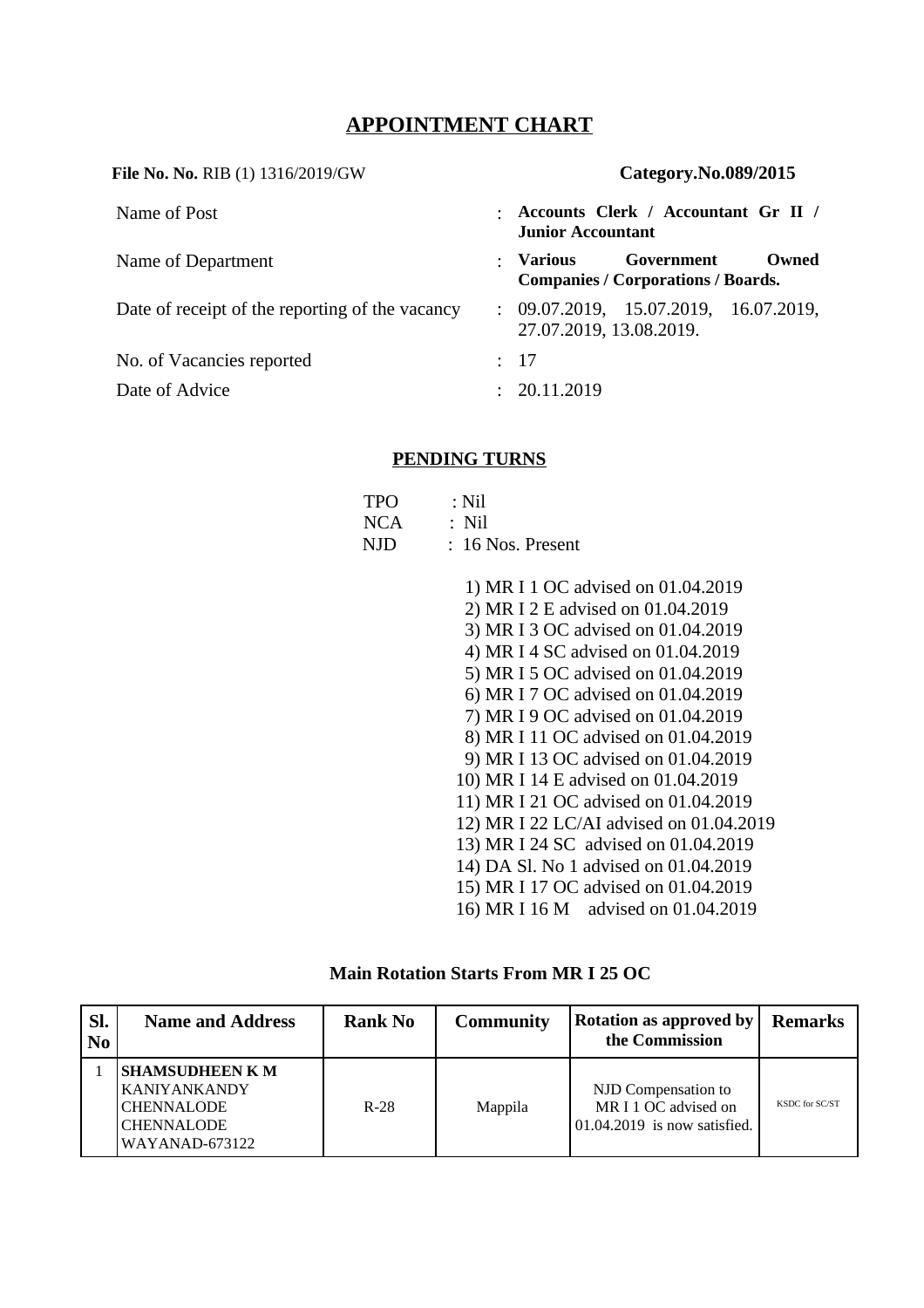| 2 | <b>BEENAK</b><br><b>Permanent Address</b><br>EDATTUMMAL HOUSE<br><b>THRIKKARIPUR</b><br><b>THRIKKARIPUR</b><br><b>KASARAGOD</b><br><b>Communication Address</b><br>W/O SATHYAN M,<br>KOYAMPURAM HOUSE<br><b>NILESHWAR</b><br>KOTTAPPURAM 671314<br>KASARAGODR- | $R-31$  | Thiyya      | NJD Compensation to<br>MR I 2 E advised on<br>$01.04.2019$ is now satisfied.  | KSDC for SC/ST           |
|---|----------------------------------------------------------------------------------------------------------------------------------------------------------------------------------------------------------------------------------------------------------------|---------|-------------|-------------------------------------------------------------------------------|--------------------------|
| 3 | <b>SACHINE</b><br>POONCHOLA HOUSE<br><b>KIZHISSERI</b><br>KUZHIMANNA(PO)<br>MALAPPURAM-673641                                                                                                                                                                  | $R-30$  |             | NJD Compensation to<br>MR I 3 OC advised on<br>01.04.2019 is now satisfied.   | <b>KSDC</b> for<br>SC/ST |
| 4 | <b>ROSHINI PK</b><br>PALATHADATHIL<br><b>VALLITHODE</b><br>PERIKARI<br><b>KANNUR-670706</b>                                                                                                                                                                    | $R-250$ | SC - Pulaya | NJD Compensation to<br>MR I 4 SC advised on<br>01.04.2019 is now satisfied.   | KSDC for<br>SC/ST        |
| 5 | <b>NISHA B</b><br><b>Permanent Address</b><br><b>NISHA BHAVAN</b><br>KOONAYIL, PARAVOOR<br>NEDUNGOLAM PO<br><b>KOLLAM</b><br><b>Communication Address</b><br>PANAYILAZHIKAM<br>KOONAYIL, PARAVOOR PO<br>KOLLAM-691301                                          | $R-32$  |             | NJD Compensation to<br>MR I 5 OC advised on<br>$01.04.2019$ is now satisfied. | KSDC for<br>SC/ST        |
| 6 | <b>SUDISH N</b><br>NELLIKKAL HOUSE<br><b>MUKKAM</b><br>KARASSERY POST,<br>KOZHIKODE-673602                                                                                                                                                                     | $R-34$  | Thiyya      | NJD Compensation to<br>MR I 7 OC advised on<br>01.04.2019 is now satisfied.   | KSDC for SC/ST           |
| 7 | VINOD <sub>C</sub><br><b>MANOJ BHAVAN</b><br>PUTHUKKAD PO,<br><b>CHAVARA</b><br>KOLLAM-691585                                                                                                                                                                  | $R-35$  | Ezhava      | NJD Compensation to<br>MR I 9 OC advised on<br>01.04.2019 is now satisfied.   | KSDC for<br>SC/ST        |
| 8 | <b>PRADEEP A</b><br><b>ARAYANKARA HOUSE</b><br><b>PERUMANNA</b><br><b>VALAKOLAM</b><br>MALAPPURAM-676508                                                                                                                                                       | $R-37$  |             | NJD Compensation to<br>MR I 11 OC advised on<br>01.04.2019 is now satisfied.  | KSDC for<br>SC/ST        |
| 9 | <b>JINU ABRAHAM</b><br><b>MUTTATHIL</b><br><b>UZHAVOOR</b><br><b>UZHAVOOR</b><br>KOTTAYAM-686634                                                                                                                                                               | $R-38$  |             | NJD Compensation to<br>MR I 13 OC advised on<br>01.04.2019 is now satisfied.  | <b>KSDC</b> for<br>SC/ST |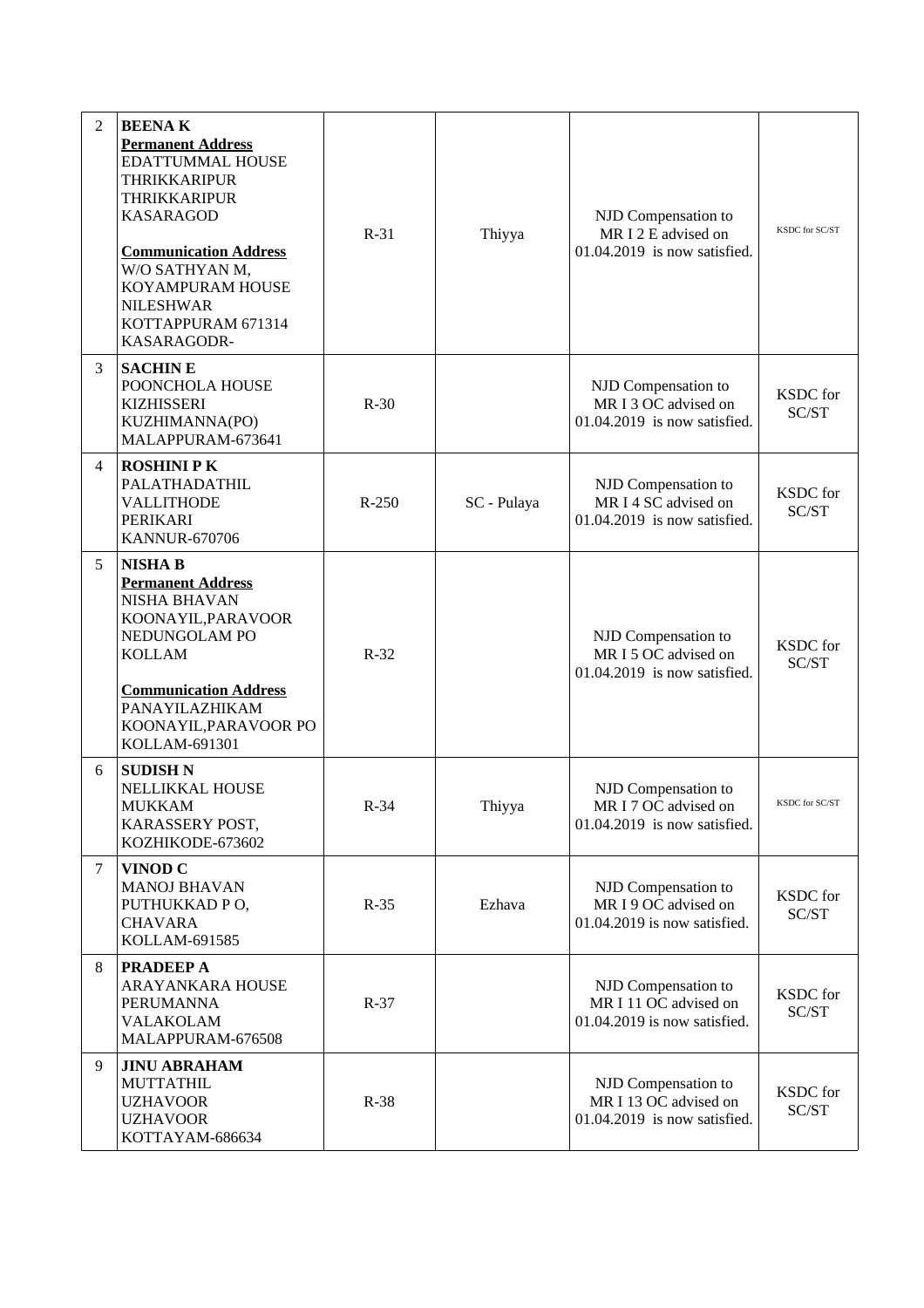| 10 | <b>SHIJEESHP</b><br>PADINCHARAYIL(HO)<br>ARUR (PO)<br>KAKKATTIL (VIA),<br>KOZHIKODE-673507                                 | $R-45$ | Thiyya                           | NJD Compensation to<br>MR I 14 E advised on<br>01.04.2019 is now satisfied.     | KSDC for<br>SC/ST                         |
|----|----------------------------------------------------------------------------------------------------------------------------|--------|----------------------------------|---------------------------------------------------------------------------------|-------------------------------------------|
| 11 | <b>INDULEKHAK</b><br><b>CHAITHRAM</b><br><b>ALUVA</b><br>ERNAKULAM-683102                                                  | $R-39$ |                                  | NJD Compensation to<br>MR I 21 OC advised on<br>01.04.2019 is now satisfied.    | KSDC for<br>SC/ST                         |
| 12 | <b>JENCY MOHANAN</b><br>PALIYAM PARAMBIL<br>SOUTH PUTHUVYPU<br>PUTHUVYPU<br><b>ERNAKULAM</b>                               | $R-95$ | <b>LATIN</b><br><b>CATHOLICS</b> | NJD Compensation to<br>MR I 22 LC/AI advised on<br>01.04.2019 is now satisfied. | <b>KSDC</b> for<br>SC/ST                  |
| 13 | <b>SAJITHA T M</b><br>ALAKKAL HOUSE, XV 545<br><b>EDAMUTTAM</b><br><b>THRISSUR-680568</b>                                  | R-297  | SC-Perumannan                    | NJD Compensation to<br>MR I 24 SC advised on<br>01.04.2019 is now satisfied.    | <b>KSDC</b> for<br>SC/ST                  |
| 14 | <b>KUNHAHAMMED C</b><br><b>CHOLAPPURATH</b><br><b>PALAPPURA</b><br>KOTTAKKAL<br><b>MALAPPURAM</b>                          | $R-2$  | DA - LV                          | NJD Compensation to<br>DA Sl. No 1 advised on<br>01.04.2019 is now satisfied.   | <b>Forest Industries</b><br>Travancore    |
| 15 | <b>ABDUL JALEEL P P</b><br>PULPARAMBIL<br>THALAPPERUMANNA<br>KARUVAMPOYIL,<br>KOZHIKODE-673572                             | $R-42$ | Mappila                          | <b>MRI 26 M</b>                                                                 | <b>Forest Industries</b><br>Travancore    |
| 16 | <b>RANJITHAP</b><br><b>RADHAKRISHNAN</b><br>PALLATH HOUSE<br><b>CHEROOR</b><br><b>CHEROOR PO</b><br><b>THRISSUR-680008</b> | $R-40$ |                                  | NJD Compensation to<br>MR I 17 OC advised on<br>01.04.2019 is now satisfied.    | <b>KSDC</b> for<br>SC/ST                  |
| 17 | <b>THOHIR</b><br><b>KUNNATHUCHALIL</b><br>KUNNATHUCHALIL<br>THERATTAMMAL<br>URAGATTIRI,<br>MALAPPURAM-673639               | $R-44$ | <b>MUSLIM</b>                    | NJD Compensation to<br>MR I 16 M advised on<br>$01.04.2019$ is now satisfied.   | Handicrafts<br>Development<br>Corporation |

### **OC/BC POSITION Selection Year from 21.01.2019**

|                 | OC | BC | DA | <b>NJD</b> | <b>Total</b> |
|-----------------|----|----|----|------------|--------------|
| <b>Previous</b> | 13 |    |    |            | 26           |
| <b>Present</b>  |    |    |    | 16         | 17           |
| <b>Total</b>    |    | 13 |    | 16         | 43           |